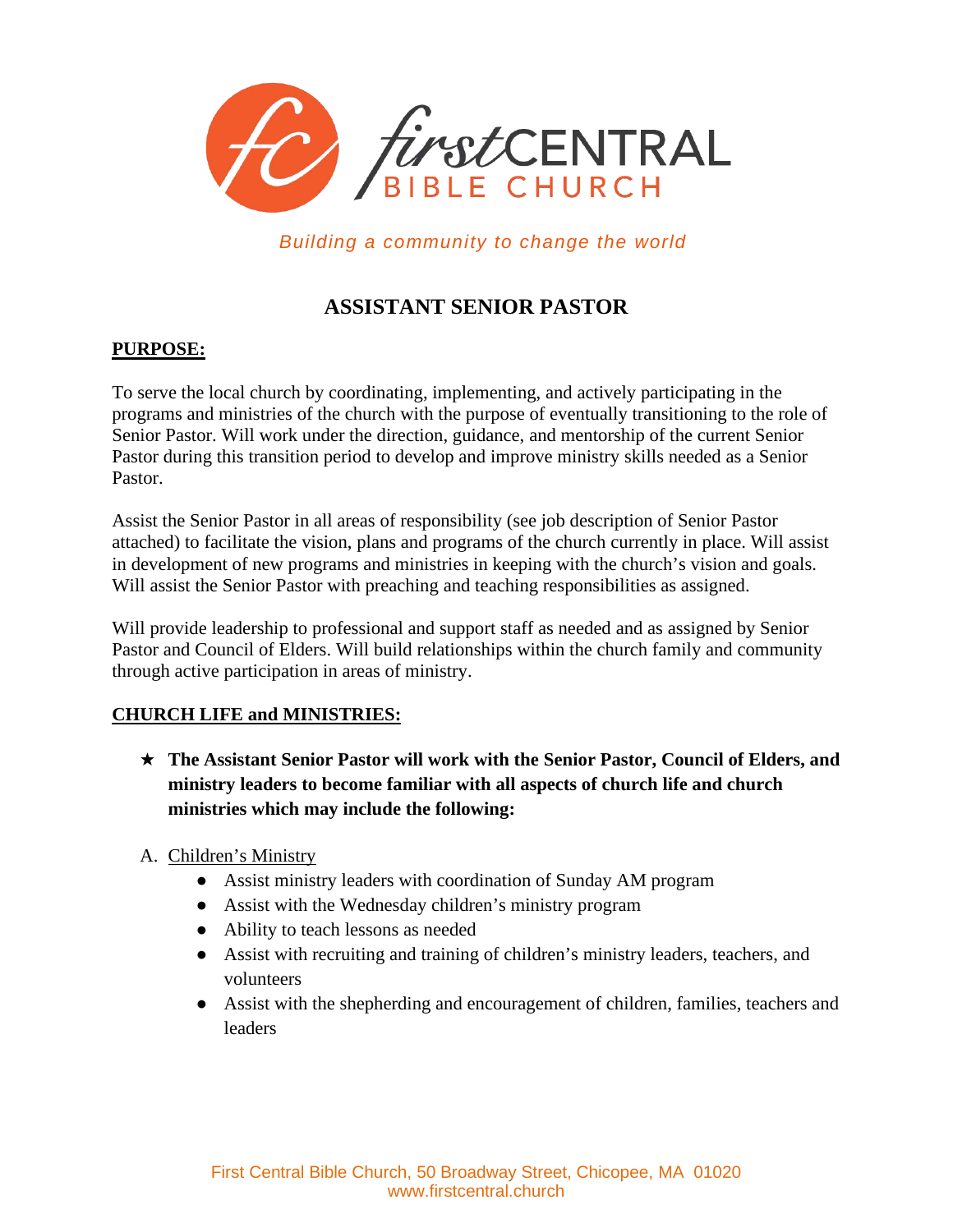### B. Youth Ministry

- Assist ministry leaders with the Sunday AM youth bible study. May include teaching responsibilities as needed
- Assist with weekday evening youth group bible study and activities. May include teaching responsibilities as needed
- Assist with recruiting and training of youth group leaders, teachers, and volunteers
- Assist with the shepherding of youth and their families. Be a resource and encouragement to ministry leaders, teachers, and volunteers.

## C. Adult Ministries

- Provide oversight and direction to Sunday School/Adult Bible Study and Small Group ministries
- Ability to recruit, train and equip leaders and teachers for their responsibilities in Small Groups and Adult Bible Study
- Ability to lead and teach adult groups

## D. Administration

- Assist with oversight and leadership of paid church staff and volunteers
- Develops quality relationships with staff; helps resolve any conflicts
- Participates in staff hiring as needed
- May assist in developing church policies, writing job descriptions, and performing yearly staff evaluations
- Assists in the evaluation of current staff and ministry needs. Evaluates ministry effectiveness
- Works with Council of Elders to facilitate directives related to church business, ministries, activities, schedules; Provides effective communication of the church's purpose and mission to the congregation
- Will become familiar with church finances and annual budget process; provides budget input as requested
- Assists with miscellaneous administrative tasks related to the operation of the church as needed

## E. Miscellaneous Pastoral Responsibilities

- Preaching and teaching as needed
- Pastoral care/counseling to individuals, couples, families; may include premarital counseling
- Participation in visitation of the sick, widows, and elderly
- May conduct weddings, funerals, and baptisms; preparation and support for each event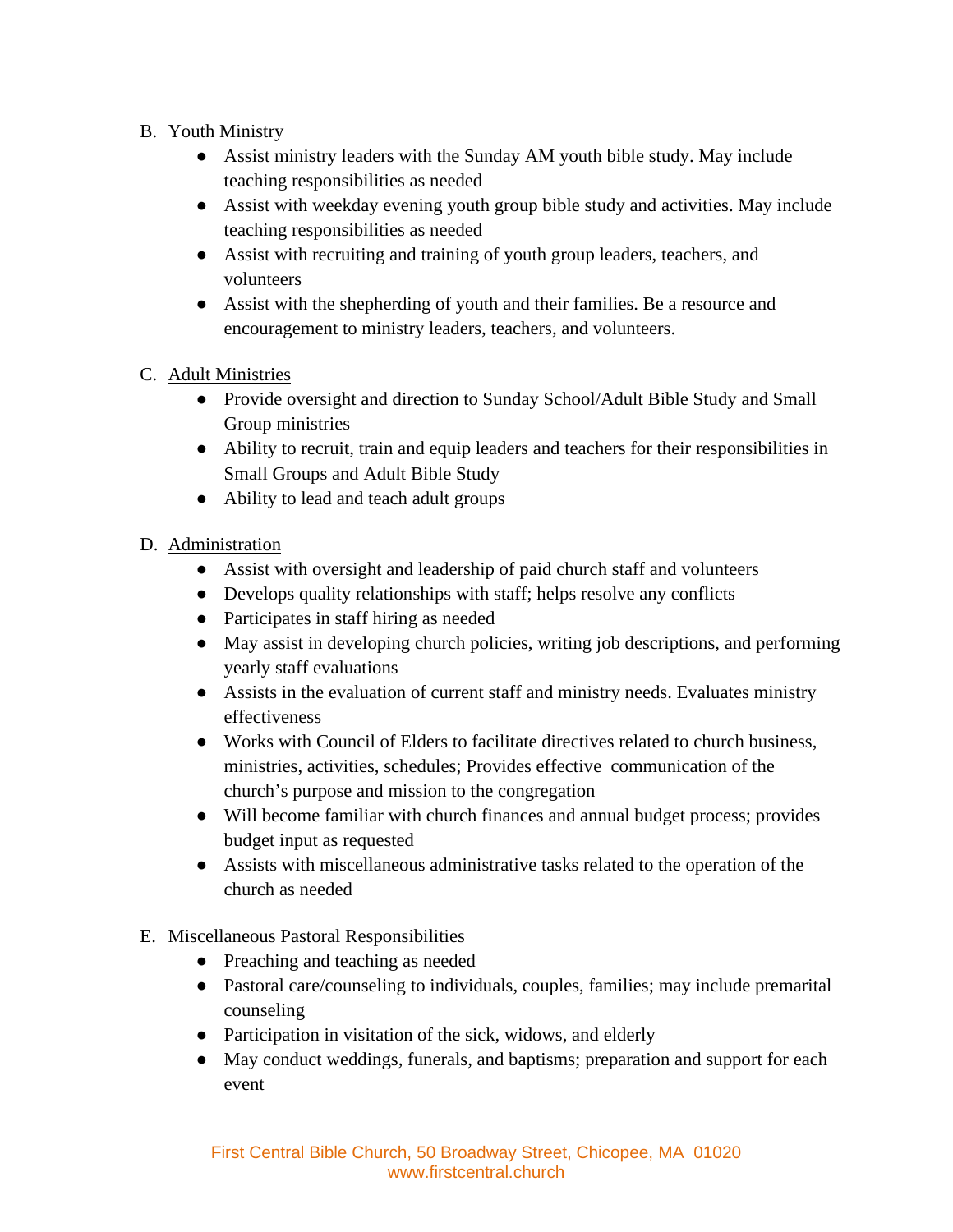- Plan, coordinate, direct, and encourage outreach opportunities for youth and adults; provide training and equipping to share the gospel
- Assist with the welcoming and assimilation of newcomers/new members
- Assist with planning of worship services and service formats; May participate in worship as gifted (ie; music,voice)

### **ORGANIZATIONAL RELATIONSHIPS:**

### A. Accountability

- The Assistant Senior Pastor shall be accountable to the Senior Pastor and the Council of Elders. This accountability is maintained through regular personal consultations with the Senior Pastor, through staff meetings,and regular meetings with the Elder Council.
- B. Board Relationships
	- The Assistant Senior Pastor, by virtue of office, will be a voting member of the Council of Elders.
- C. Staff Relationships
	- The Assistant Senior Pastor shall assist with the oversight of support staff, and shall oversee and coordinate work of ministry leaders and volunteers; may represent the Senior Pastor if so designated.
- D. Qualifications
	- Meet the qualifications of an elder as outlined in Scripture (I Timothy 3, Titus 1)
	- Be an ordained minister of the Gospel (or actively involved in an ordination process)
	- Be gifted as a Pastor-Teacher (Ephesians 4: 11-16)
	- Demonstrate maturity in leadership and decision-making
	- Be a team-builder/team player; Ability to edify, encourage, support
	- Have experience in, and zeal for, the work of pastoral ministry
	- Have a teachable spirit, an open mind, and servant's heart
	- Demonstrate a commitment to, and agree with, the purpose statement and statement of faith of First Central Bible Church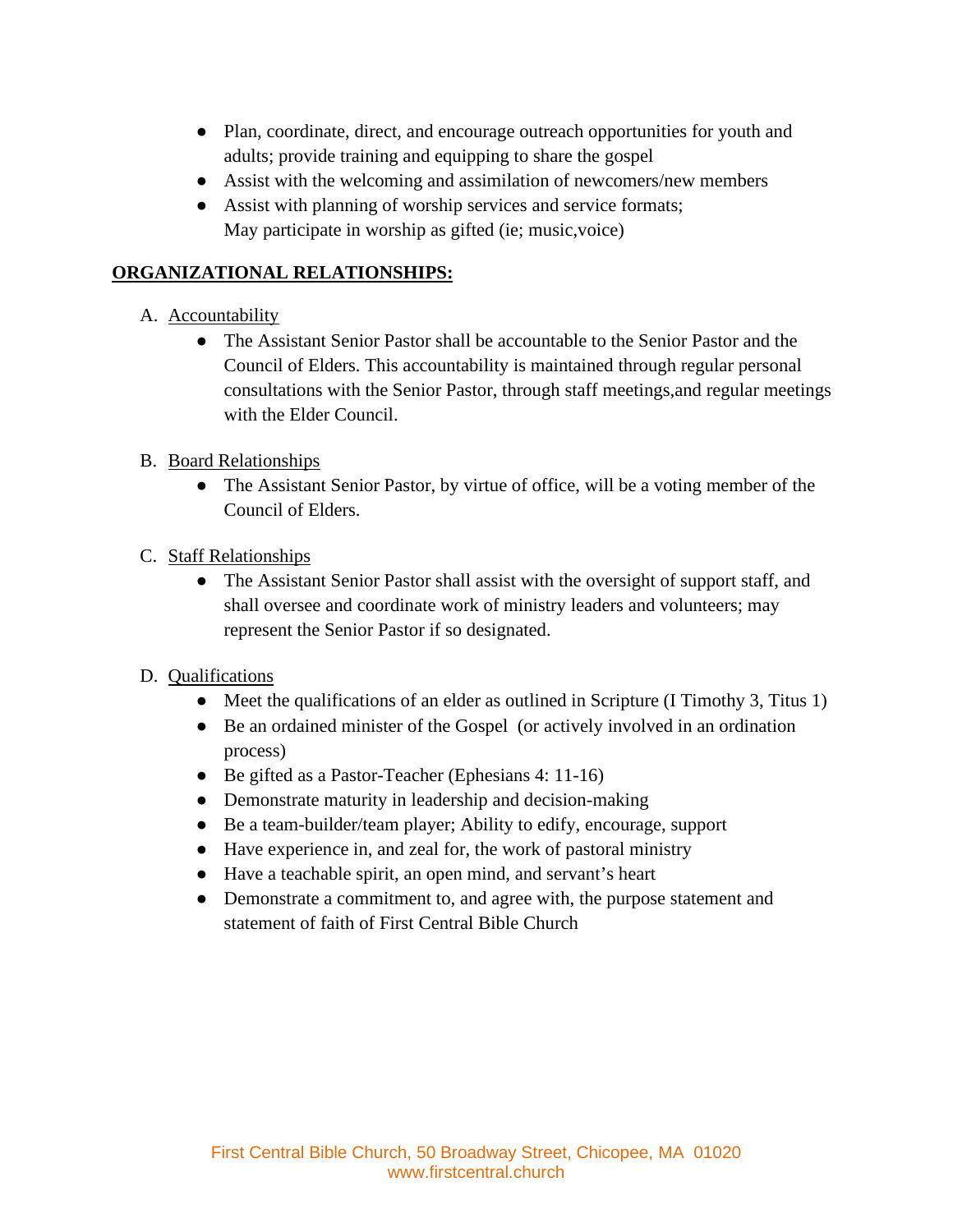

### **Job Title:** *Senior Pastor (Mark Wheeler)*

#### **Purpose**

To serve the church by providing spiritual teaching, leadership and vision, training and equipping, ensuring the health and stability of the congregation through organizational direction and administrative oversight, and seeing that the needs of the congregation are met through the various ministries of the church.

#### **Primary Responsibilities**

- A. Sunday Morning Preaching
- Encourage and nurture the spiritual development and beliefs of the congregation by presenting a well prepared, biblical, expositional sermon each Sunday morning.
- Work with the Worship Leader to lead the congregation in Worship each Sunday.
- Responsible for quality pulpit supply when the Senior Pastor is unavailable to preach.
- B. Vision Casting
- Responsible to develop and communicate the vision and mission of the church.
- Evaluate all the ministries of the church so that each one fits into and helps accomplish the vision and mission of the church.
- C. Training & Equipping
- Responsible to train and equip others for service.
- Ensure that people identify their spiritual gifts and passion and find a place of ministry where they can be used to help further the Kingdom of God.
- D. Church Elder
- As one of a plurality of elders, the Senior Pastor is to help guide the church through the many important and often difficult decisions she must make.
- The Senior Pastor should be an example to the other elders in family, faith and conduct.
- Clearly communicate the church's mission and vision to the Elders, primarily through the Elders meetings and retreats.

#### **Secondary Responsibilities**

- A. Staff Team Leader
- He will facilitate solid staff relations by:
	- o Working to resolve conflict.
	- o Evaluating, formally and informally, the effectiveness of the pastoral staff—including annual performance evaluations and reviewing the call and compensation of professional staff members.
- Attend staff meetings and retreats, and contribute to prayer, study and administration of the church's staff.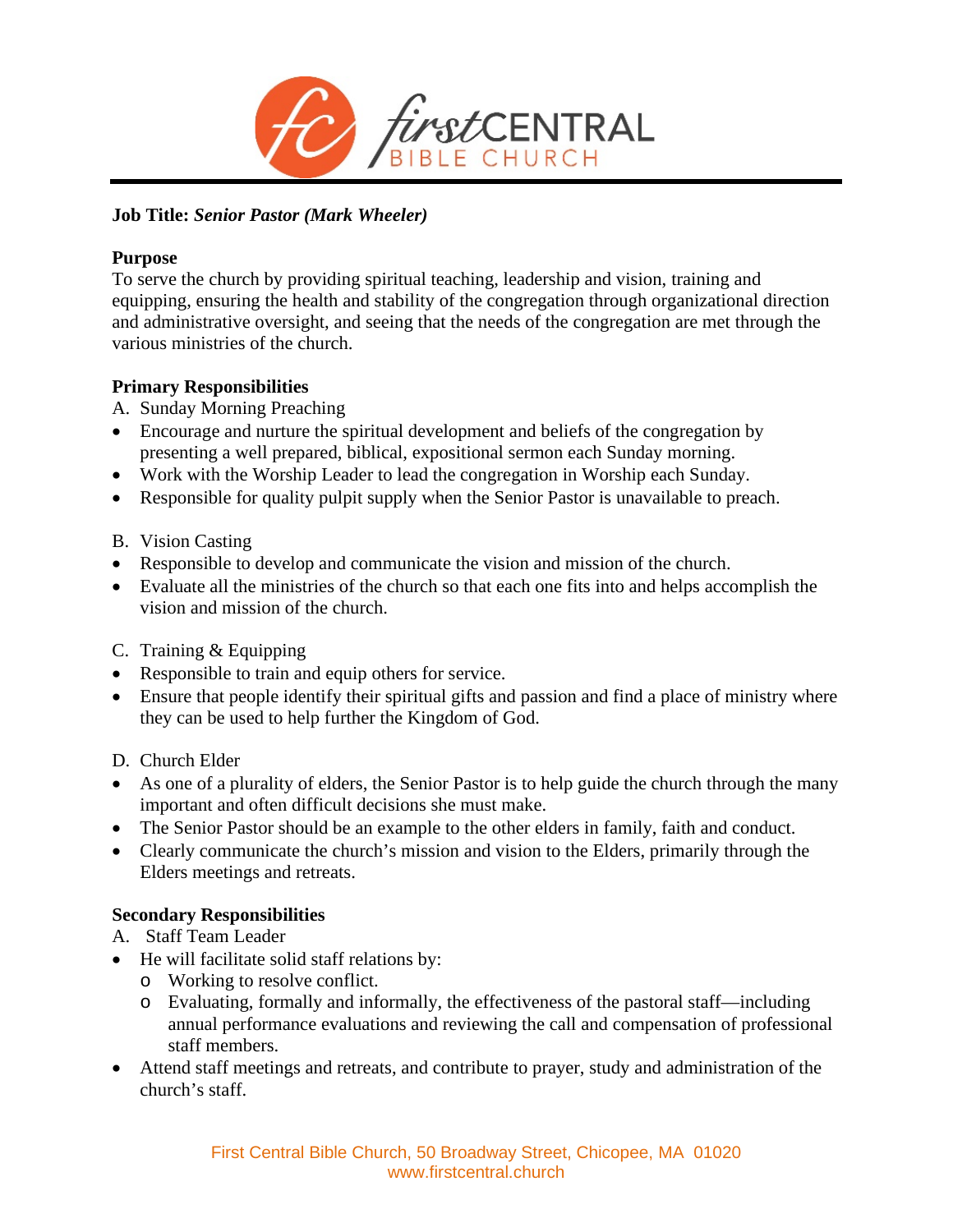- Inspire the creativity of the staff to develop a well rounded ministry for spiritual growth, fellowship, evangelism, worship, and mission.
- B. Pastoral Care/Counseling
- The Senior Pastor is responsible for the spiritual health and discipline of the membership of First Central Bible Church.
- The Senior Pastor is responsible for the biblical counseling given by First Central Bible Church. He will refer to appropriate pastoral staff, elders and qualified laymen in support of this ministry.
- He will monitor visitation of the sick, widows and the elderly.
- C. General Duties
- The Senior Pastor is responsible to maintain high standards for the performance of Christian weddings and funerals conducted at First Central Bible Church or by First Central Bible Church Associate pastors.
- The Senior Pastor will encourage those who profess Christ as Savior to follow the Lord's command in water baptism.
- The Senior Pastor will maintain the regular practice of communion for First Central Bible Church.
- The Senior Pastor will provide opportunity for families to publicly dedicate their children to the Lord.

### **Organizational Relationships**

❖ Accountability

He shall be accountable to the Council of Elders, through the vice-chairman. This accountability is maintained through regular reports and consultation.

- Board Relationships
	- He is a member of the Council of Elders, with one vote. He shall serve as the chairman of the Elders.
	- He shall be an ex-officio member of all other boards and committees of the church.

#### ❖ Staff Relationships

He shall serve as the supervisor of the pastoral staff and church administrator, who in turn oversees the support staff.

- Qualifications
	- The Senior Pastor must meet the qualifications of an elder as outlined in Scripture (1 Timothy 3, Titus 1).
	- He must be gifted as a Pastor-Teacher (Ephesians 4:11-16).
	- He shall be ordained as a minister of the Gospel.
	- He shall have demonstrated maturity in leadership and decision-making.
	- He shall agree with the doctrinal statement of First Central Bible Church.